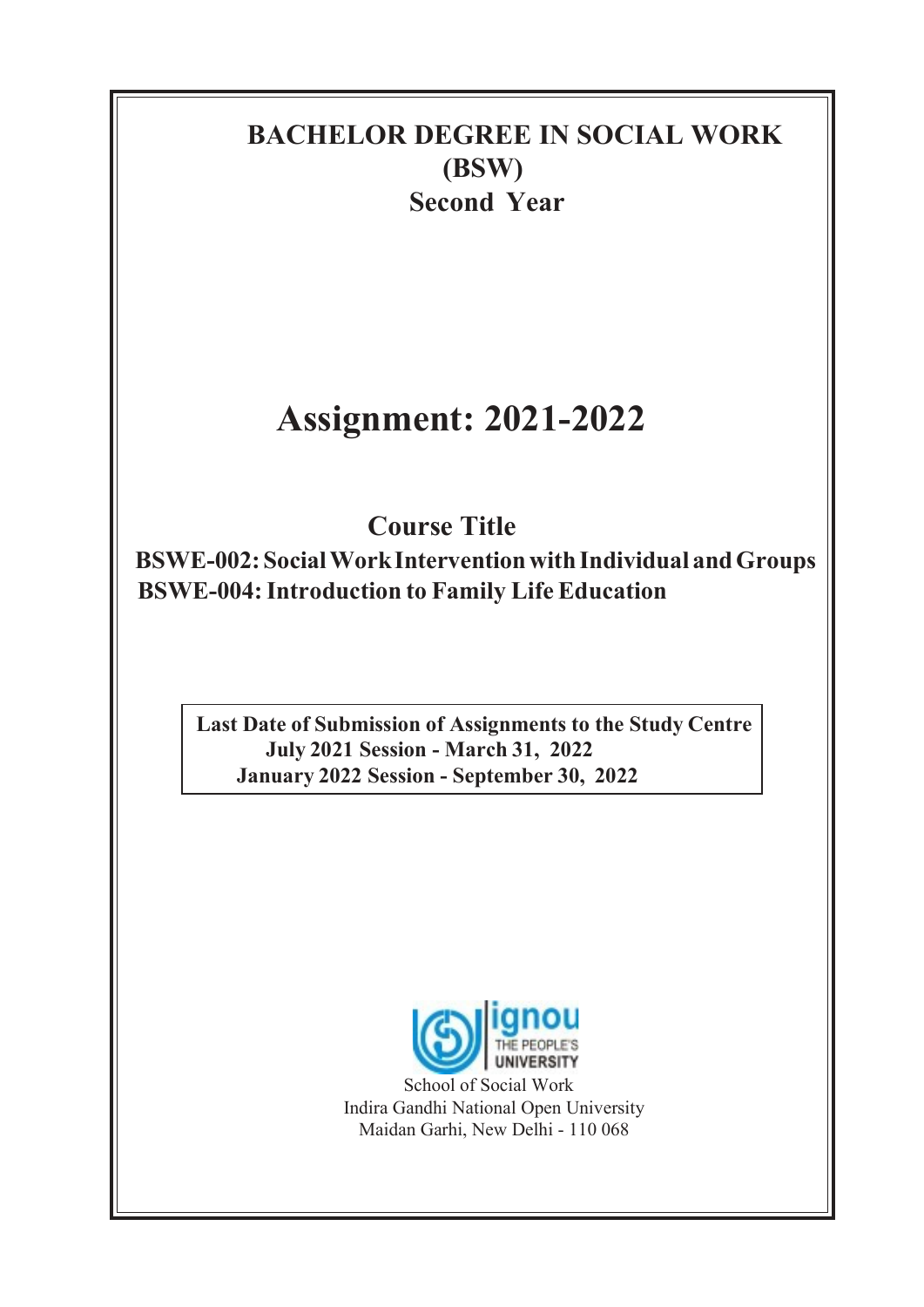#### Dear Learner,

Welcome to the BSW programme of IGNOU. To successfully complete your BSW programme, kindly follow the following tips:

- Read the programme guide before you begin your studies. It will clarify most of your doubts regarding how to go about doing the BSW studies from IGNOU.
- Submit your assignments to the Study Centre on time.
- Be in touch with your Study Centre and Regional Centre
- Fill up the examination form on time.

For BSW second year, you have to do Tutor Marked Assignments (TMAs) for BSWE-002, BSWE-004 and other foundation courses.

Assignments are open book examinations and we at IGNOU assign 30 percent weightage to the assignment while calculating the overall grade for each course. Assignments are to be hand-written and duly signed before its submission in the study centre. In order to prepare a good set of assignment responses, you must first of all read the chapter (s) from which a particular question has been framed. Discuss with your peer-group and academic counsellors or professors who teach you. Prepare a draft, do the necessary correction on it and then, prepare the final version for submission to the Study Centre.

Make sure that each answer starts on a new page. For long and medium answers, ensure that there is an introduction, sub-titles for main body and a conclusion. One line should be left between each paragraph. Make sure your answers are specific and in your own words and do not copy from books. Your answers will be exclusively based on the IGNOU materials only. Preparation of assignments is preparation for your term-end examination. Therefore, take the assignments seriously.

> (Dr. Sayantani Guin) Programme Coordinator email: sayantaniguin@ignou.ac.in Ph.: 011-29571697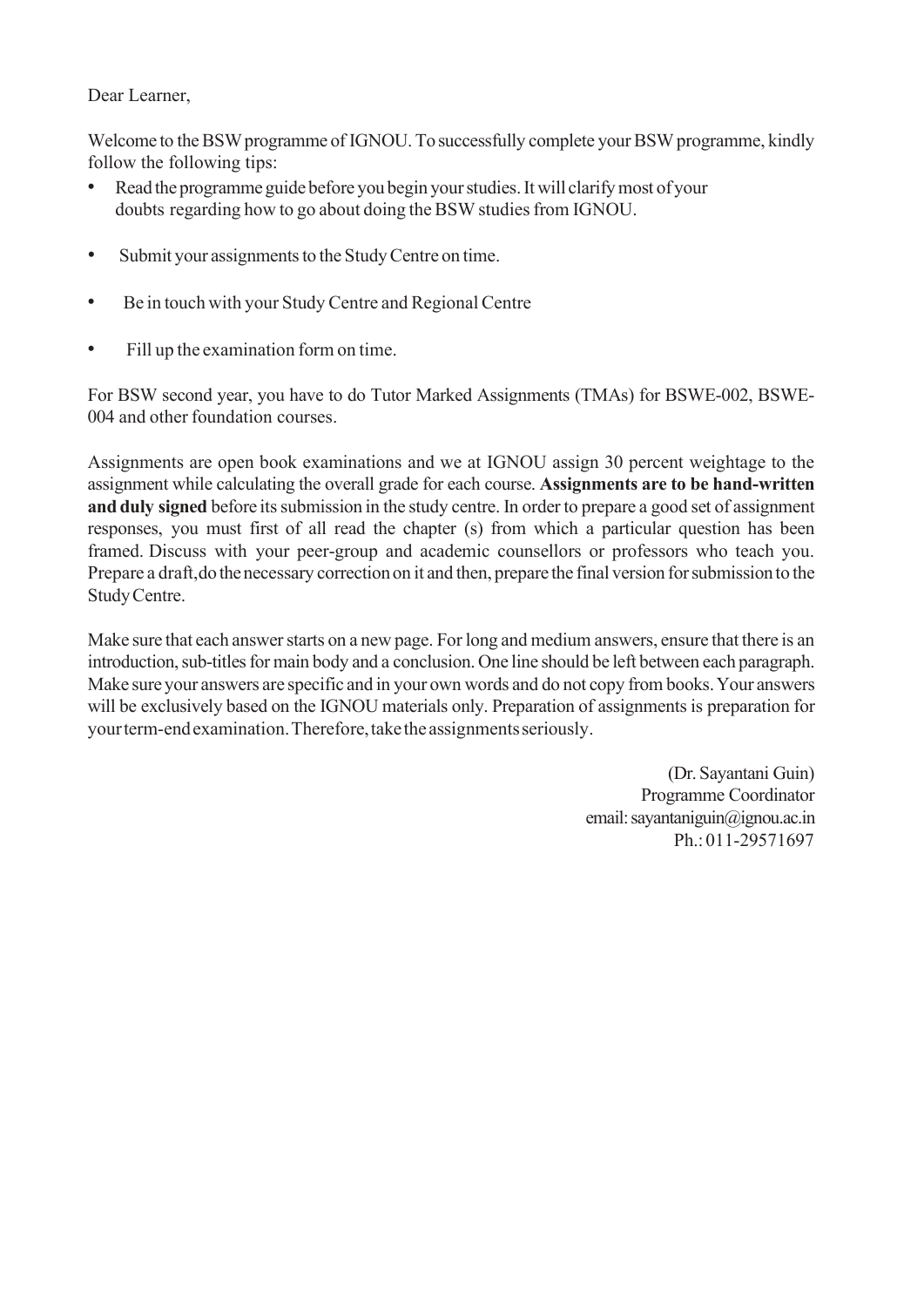### Social Work Intervention with Individuals and Groups ASSIGNMENT

|                  |                                                                         | <b>Course Code: BSWE-002</b><br><b>Total marks: 100</b> |
|------------------|-------------------------------------------------------------------------|---------------------------------------------------------|
|                  | Note: (i) Answer all the five questions.                                |                                                         |
|                  | All questions carry equal marks.<br>$\overline{11}$                     |                                                         |
|                  | (iii) Answers to question no. 1 and 2 should not exceed 500 words each. |                                                         |
| 1.               | Describe the different schools of social case work.<br><b>OR</b>        | 20                                                      |
|                  | Trace the history of social case work in west and India.                | 20                                                      |
| 2.               | Explain the concept of Community as a social system.<br><b>OR</b>       | 20                                                      |
|                  | Write an essay on some of the Contemporary social problems in India.    | 20                                                      |
| 3.               | Answer any two of the following in about 250 words each:                |                                                         |
| a)               | Discuss various types of case work intervention with suitable examples. |                                                         |
|                  |                                                                         | 10                                                      |
| b)               | Describe various theories underlying group work practice.               | 10                                                      |
| $\circ$ )        | Highlight the role of social worker in health care team.                | 10                                                      |
| d)               | Explain the relationship between development and underdevelopment.      | 10                                                      |
| 4.               | Answer any four of the following questions in about 150 words:          |                                                         |
| a)               | Outline the principles of case recording.                               | 5                                                       |
| b)               | Describe the factors that influence group formation.                    | 5                                                       |
| $\circ$ )        | What is the purpose of social work in educational sector?               | 5                                                       |
| d)               | Highlight the mandate of National Commission of Women.                  | 5                                                       |
| e)               | Discuss the role of social workers in services for the aged.            | 5                                                       |
| $f$ )            | Enumerate various kinds of offences.                                    |                                                         |
| 5.               | Write short notes on any five of the following in about 100 words each: |                                                         |
| a)               | <b>Transactional Analysis</b>                                           | 4                                                       |
| b)               | <b>FIR</b>                                                              | 4                                                       |
| c)               | Empathy                                                                 | $\overline{4}$                                          |
| d)               | Problems of Tribal Community                                            | $\overline{4}$                                          |
| e)               | Juvenile delinquency                                                    | 4                                                       |
| f)               | Capitalism                                                              | $\overline{4}$                                          |
| $\left(g\right)$ | Marital Counselling                                                     | $\overline{4}$                                          |
| h)               | Eclectic approach                                                       | 4                                                       |